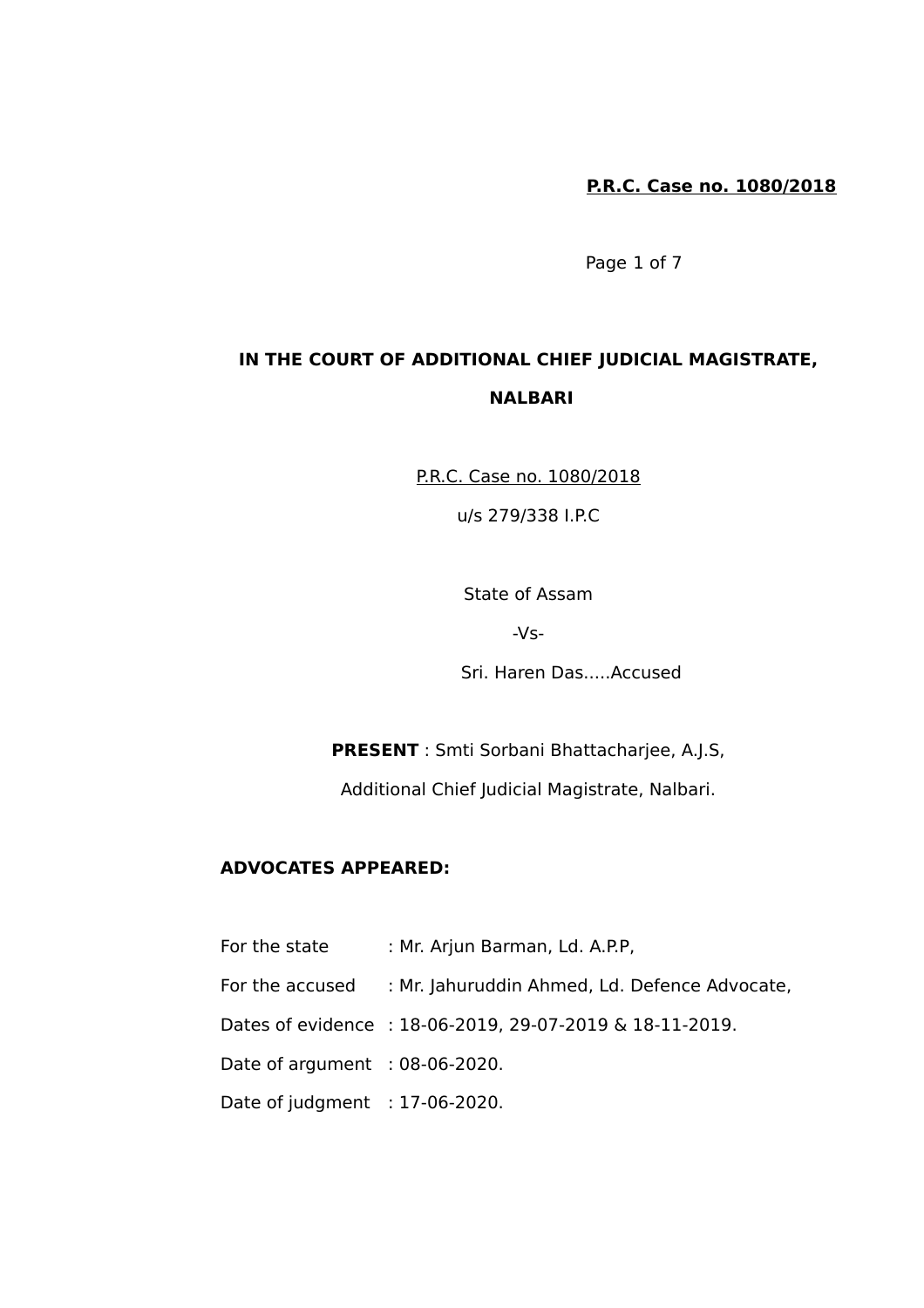Page 2 of 7

## **J U D G M E N T**

#### **PROSECUTION CASE:**

1) The prosecution case in brief as unfolded from the 'ejahar' dated 02-12-2014 filed by the informant Sri. Devajit Sarma is that on 01/11/2014 at about 7:40 pm, he along with his wife and children were returning home on foot after watching Jagadhatri Puja at Moura and were walking through the left side of the road and at that time the rider of the offending motorcycle bearing registration no. AS-01-AU-0394 was coming in a high speed from Moura towards Kalag and as they reached in front of the house of Kishor (rickshaw puller), the offending motorcycle knocked down his son Jenin Jon Bharadwaj from behind causing serious injury to his right leg. His son also sustained injury over his face. As he was busy in the treatment of his son, there was delay in filing the ejahar.

2) The aforesaid 'ejahar' was received at Kamarkuchi outpost vide GDE no. 28 dated 02/12/2014 and the same was forwarded to Nalbari P.S for registration which was later received and registered as Nalbari P.S case no. 792/14 u/s 279/338 I.P.C dated 03/12/14. After completion of investigation charge-sheet no. 55/15 dated 28/02/15 was submitted against accused Haren Das u/s 279/338 I.P.C. Copy was furnished to the accused person and particulars of offence u/s 279/338 I.P.C was read over and explained to the accused person to which he pleaded not guilty and claimed to be tried.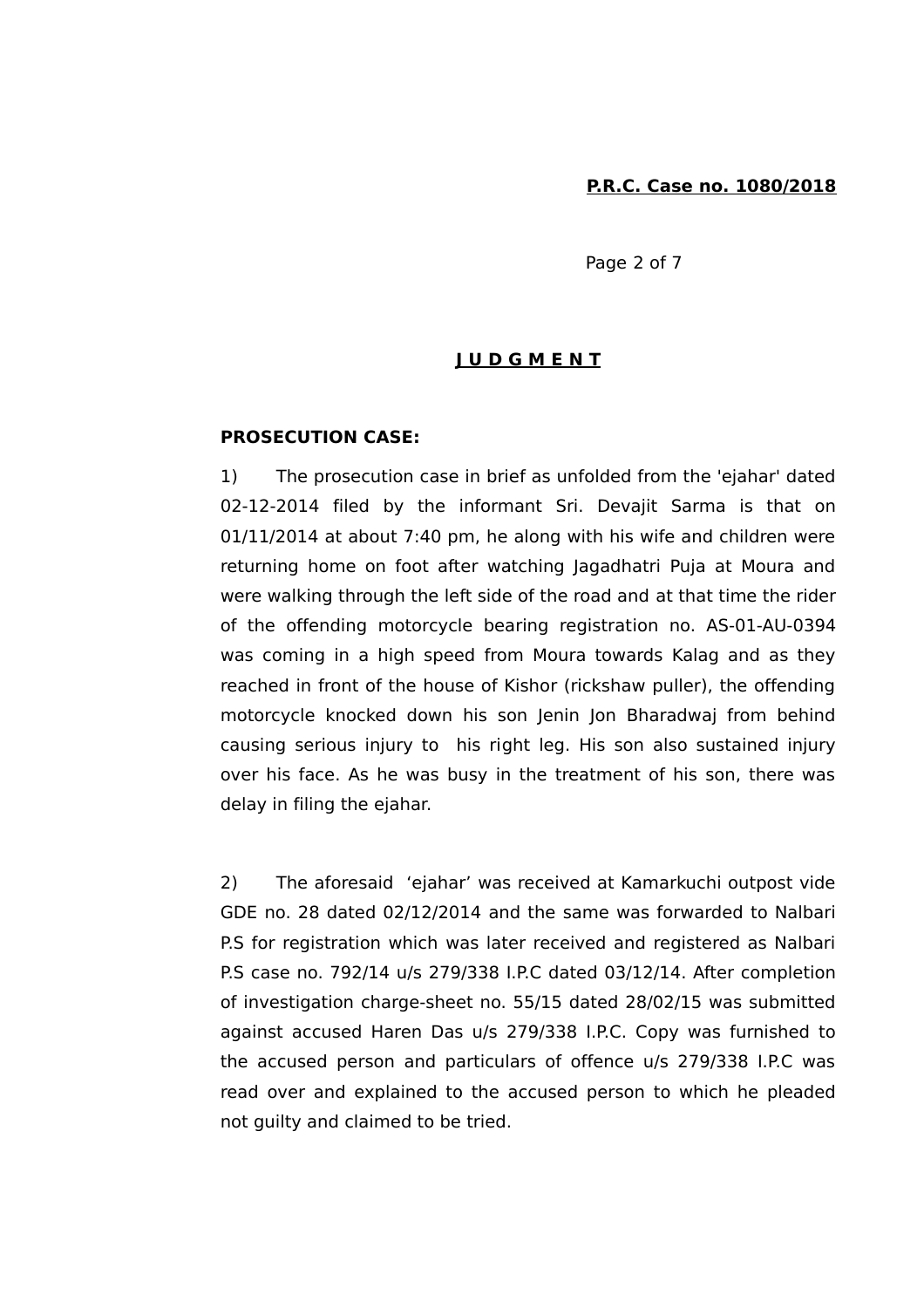Page 3 of 7

### 3) **POINTS FOR DETERMINATION:**

I. Whether on 01/11/2014 at about 7:40 pm, the accused drove motorcycle bearing registration no. AS-01-AU-0394 in a public way in a rash/negligent manner so as to endanger human life or to be likely to cause hurt or injury to any other person and thereby committed an offence u/s 279 I.P.C?

II. Whether on 01/11/2014 at about 7:40 pm, the accused caused grievous hurt to Jenin Jon Bharadwaj by driving motorcycle bearing registration no AS-01-AU-0394 rashly/negligently and thereby committed an offence u/s 338 I.P.C?

## **4) DISCUSSION, DECISION AND REASONS THEREOF:**

The prosecution side examined five (5) witnesses. The defence declined to adduce any evidence. The statement in defence of the accused person u/s 313 Cr.P.C was recorded wherein he took the plea of innocence and false implication. I have heard the arguments advanced by learned counsels of both the sides and also perused the evidence available on record, my findings with reasons are as follows:

5) The evidence of PW 1 Devajit Sarma who is the informant reveals that the incident took place on 01/11/14 at about 7:40 pm at village Maura near a Kali Mandir. He along with his wife Nipa Sarma and his son Jenin Jun Bharadwaj were returning home from Maura on foot. One bike coming from behind hit his child who was aged about 6 years at that time. PW-1 could not reveal in his evidence as to who was driving the offending vehicle. In his cross examination reveals that as the incident took place during evening time, so he could not able to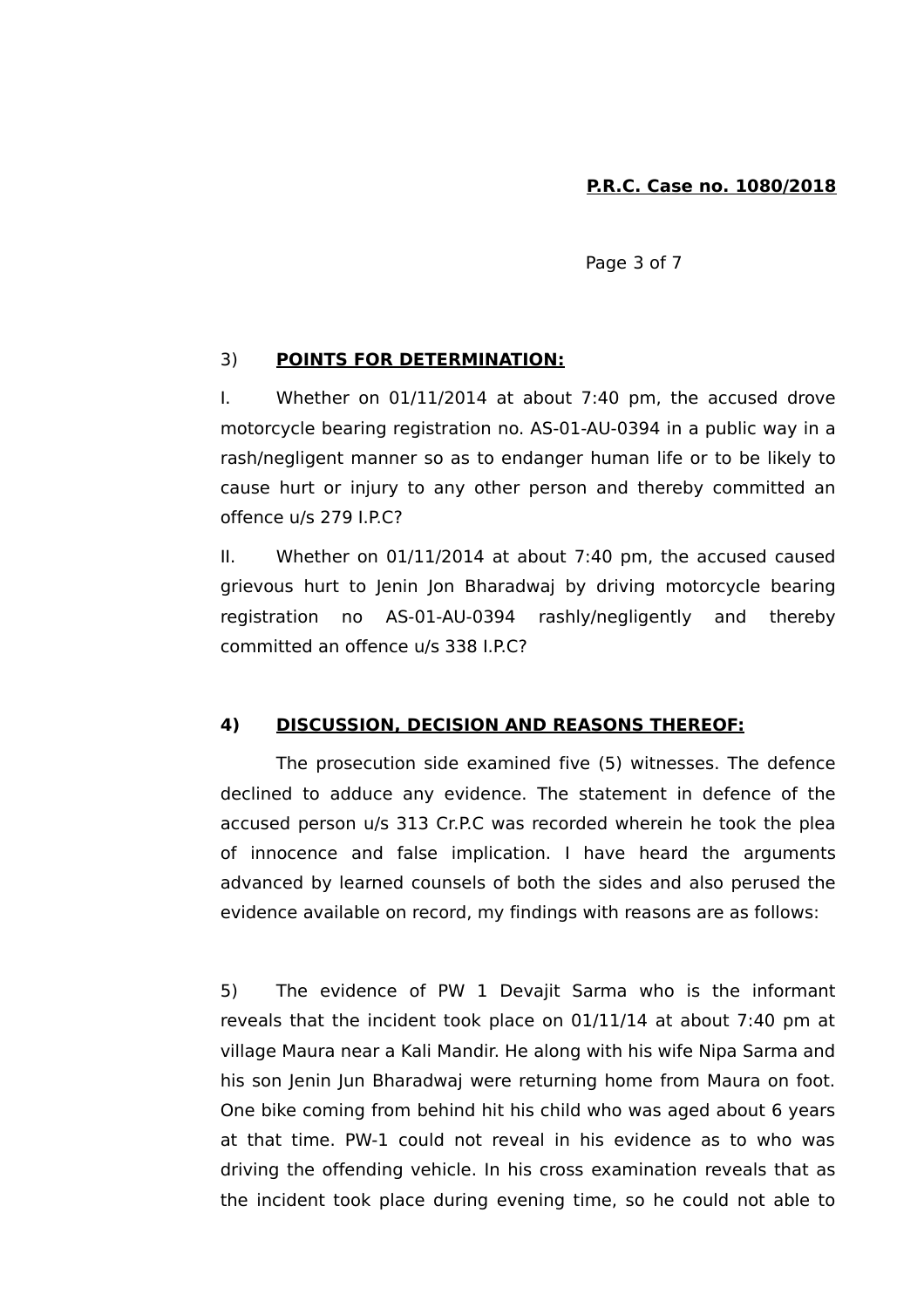Page 4 of 7

see the accused. He also stated that the bike was coming from behind and he has not seen the registration number of the bike. Thus, from the evidence of the informant who is also an eye witness of the incident it is crystal clear that neither he saw the accused riding the offending vehicle nor he saw the registration number of the vehicle. Pw-1 failed to disclose in his evidence as to the manner how the accident took place. Merely saying that some bike hit the victim is not enough to hold the accused guilty when rashness and negligence on the part of the accused cannot be proved by the prosecution. If we go through the evidence of the other two eye witnesses then it becomes quite clear that they could not reveal anything incriminating the accused in this case. The evidence of PW-2 Smti Nipa Sarma reveal that on the day of incident while she along with her son and husband were returning home after watching Jagadhatri puja on foot one bike coming from behind hit her son. In her cross examination she inter alia stated that many people were coming on the road after watching 'puja' and she does not know who was riding the bike and she also does not know the description of the bike. She also stated that she does not know whether the accused person is involved with the incident. The evidence of the victim i.e., PW-3 Sri Jenin Jon Bharadwaj reveals that he does not remember the incident. He said nothing regarding the incident. PW-2 and 3 could not identify the accused in this case.

6) The evidence of PW-4 Sri Tutul Talukdar reveals he also does not know the registration number and model of the offending motorcycle. He does not know who hit the victim. In his evidence he only revealed that one motorcycle hit PW-3 from backside but he could not reveal as to how the incident took place or how the accused was involved in the accident. The evidence of PW 5 Sri Bhabesh Sarma reveals that the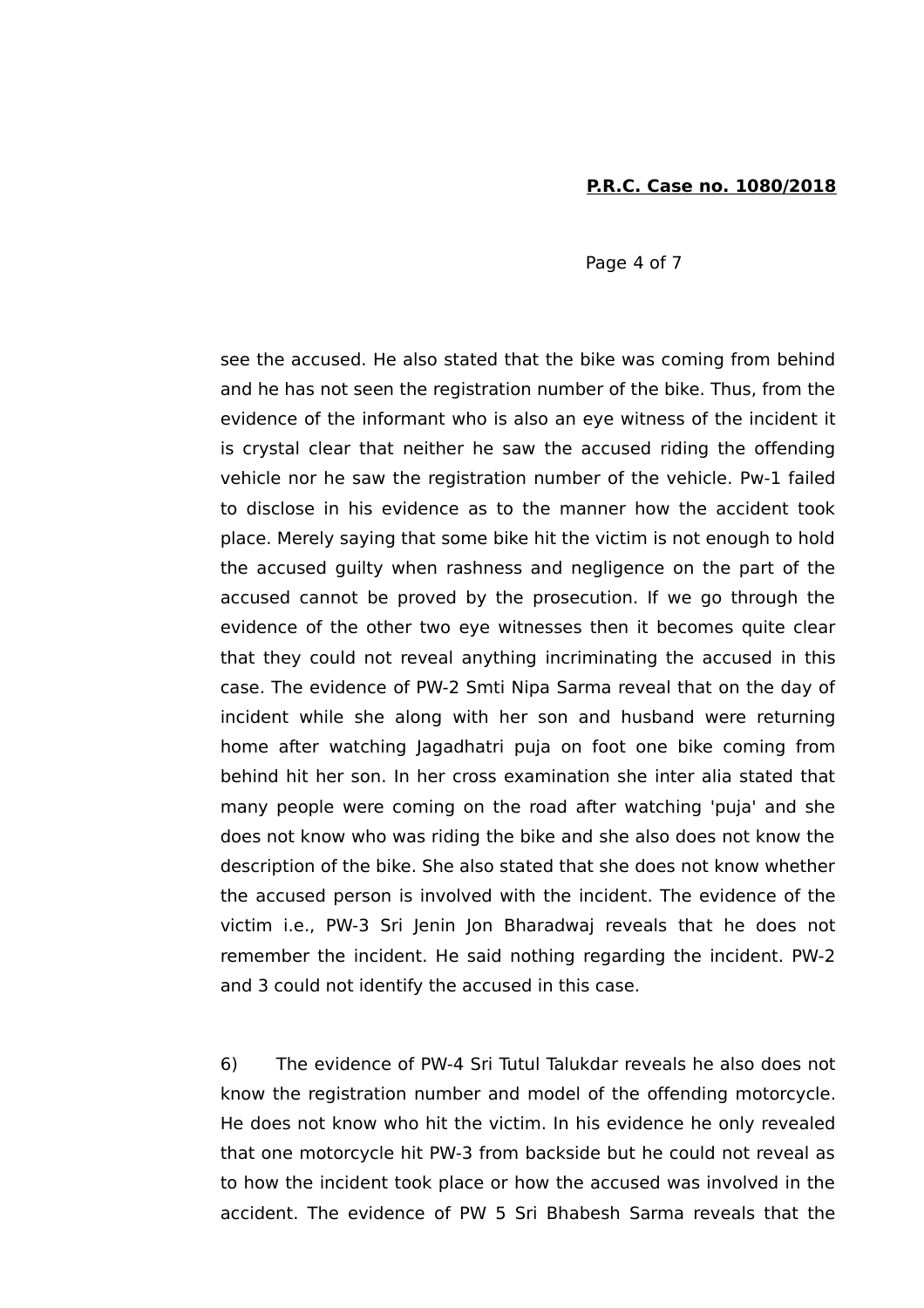Page 5 of 7

incident occurred on 01-11-2014 at about 7.45 pm at Barkulhati. He along with his wife and daughter were coming from Moura after watching Jagadhatri Puja towards his residence situated at Barkulhati. One bike bearing registration number AS-01-AU-0394 hit Zenin Jon Bharadwaj Sarma from back side. PW 5 during cross-examination deposed that many people were present in between him and the victim at the time of incident. He does not know who was driving the bike bearing registration number AS-01-AU-0394. It was dark at the time of the incident. Although PW-5 stated the registration number of the offending vehicle in his evidence but he failed to say as to who was riding the said bike. He could not identify the accused.

7) In order to constitute an offence u/s 279 of I.P.C it must be established that the accused was driving the offending vehicle in a rash & negligent manner so as to endanger human life or likely to cause hurt or injury to other persons. Negligence connotes want of proper care and caution while rashness conveys idea of reckless doing of an act without consideration of any consequences. Rashness or negligence to be established must be more than mere error of judgment. In this case prosecution has failed to prove any rashness or negligence on the part of the accused.

8) Regarding the offence U/S 338 of IPC prosecution has also failed to prove that it was in fact the accused who caused grievous hurt to PW-3 (victim). As already discussed in the foregoing discussions it is clear that none of the witnesses have incriminated the accused of causing grievous hurt to the victim as they have not seen the accused causing the accident.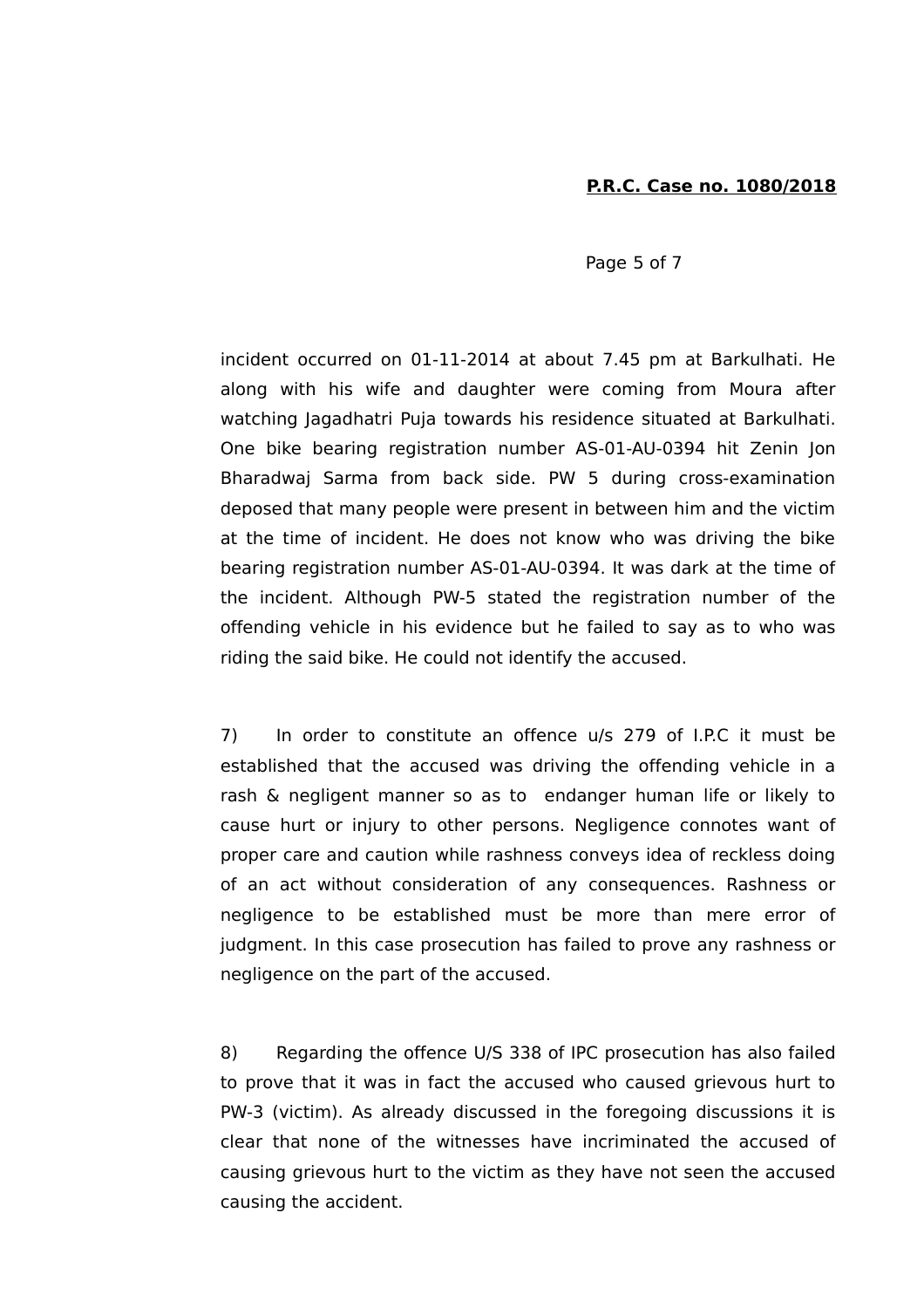Page 6 of 7

9) On appreciation of the testimony of witnesses and the materials available on record, I find that the prosecution has failed to establish the essential ingredients so required to constitute the charged offence beyond all reasonable doubt by leading clear, cogent & convincing evidence. On appreciation of the testimonies of witnesses and the materials available on record, I find that there is no evidence to show that the accused was driving the offending vehicle in a rash and negligent manner, thereby causing grievous injury/hurt to the victim.

10) Accordingly, the accused person namely Sri Haren Das is held not guilty u/s 279/338 of I.P.C and hence, he is acquitted and set at liberty forthwith. Bail bond of the accused person and his surety shall remain in force for a further period of six months as per amended CrPC. The articles seized (if any) be disposed of in due course as per law.

Given under my hand and seal of this court on this  $17<sup>th</sup>$  day of June, 2020 in virtual court no.5.

> Smti Sorbani Bhattacharjee, A.J.S, Additional Chief Judicial Magistrate, Nalbari, Assam